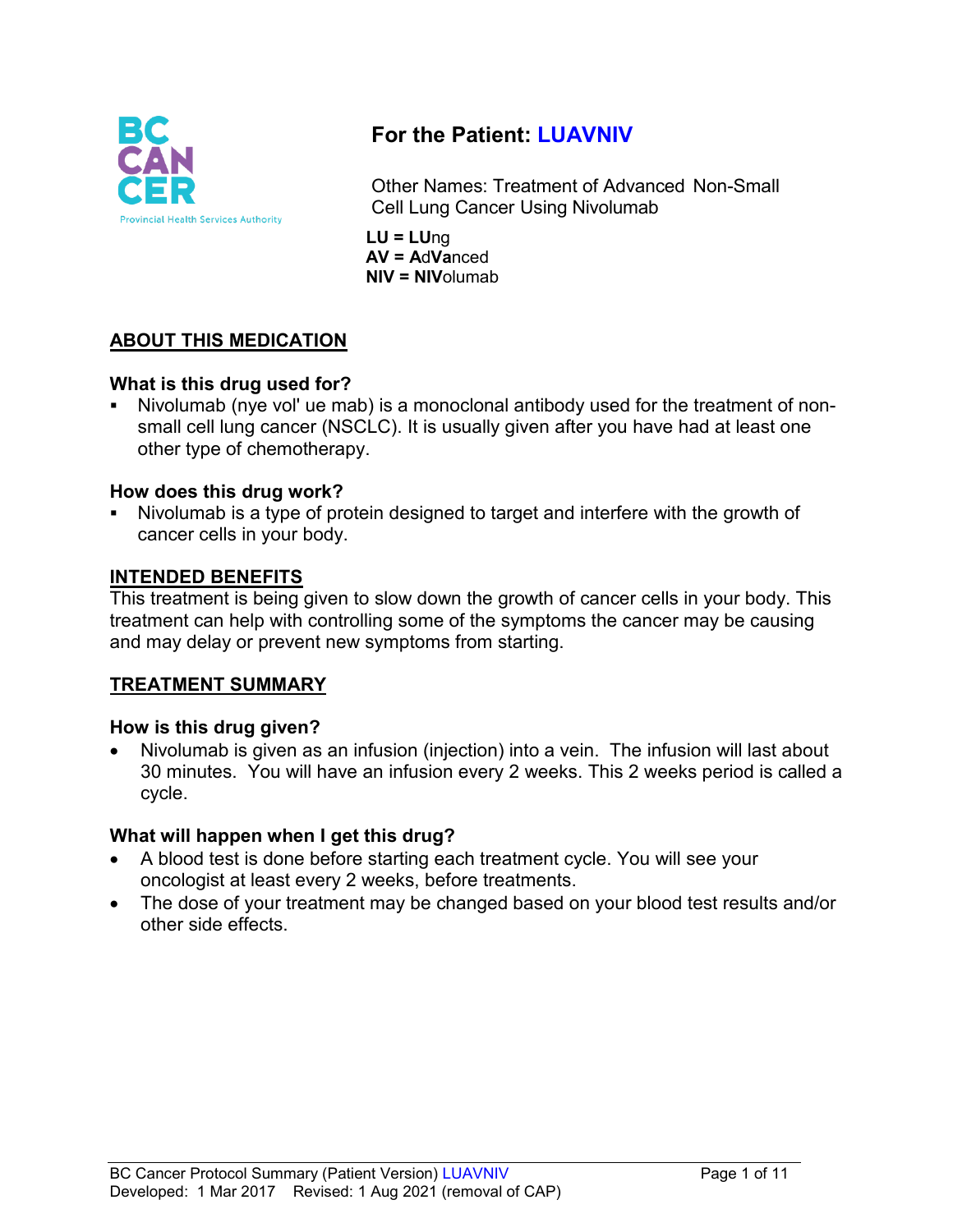## **OTHER INSTRUCTIONS**

• *It is very important to report side effects immediately to your doctor. Do not manage side effects at home without speaking with your doctor. Be aware that symptoms may be delayed and can develop months after your last dose.*

### **What other drugs or foods can interact with nivolumab?**

- Other drugs may **interact** with nivolumab. Check with your doctor or pharmacist before you start or stop taking any other drugs including all prescription and nonprescription medicines, steroids or other medicines that lower your immune response, vitamins, and herbal supplements.
- The drinking of alcohol (in small amounts) does not appear to affect the safety or usefulness of nivolumab.

## **Other important things to know:**

- **Before you are given nivolumab**, talk to your doctor or pharmacist if you:
	- $\circ$  have an active condition where your immune system attacks your body (autoimmune disease), such as ulcerative colitis, Crohn's disease, lupus, rheumatoid arthritis or sarcoidosis.
	- o take other medicines that make your immune system weak. Examples of these may include steroids, such as prednisone.
	- o had an organ transplant, such as a kidney transplant.
	- o have any other medical conditions.
- Nivolumab may damage sperm and may harm the baby if used during pregnancy. It is best to use **birth control** while being treated with nivolumab and for at least **5 months** after the last dose. Tell your doctor right away if you or your partner becomes pregnant. Do not breast feed during treatment.
- Nivolumab may pass into your breast milk. **Do not breastfeed** during treatment
- **Tell** doctors or dentists that you are being treated with nivolumab before you receive any treatment from them.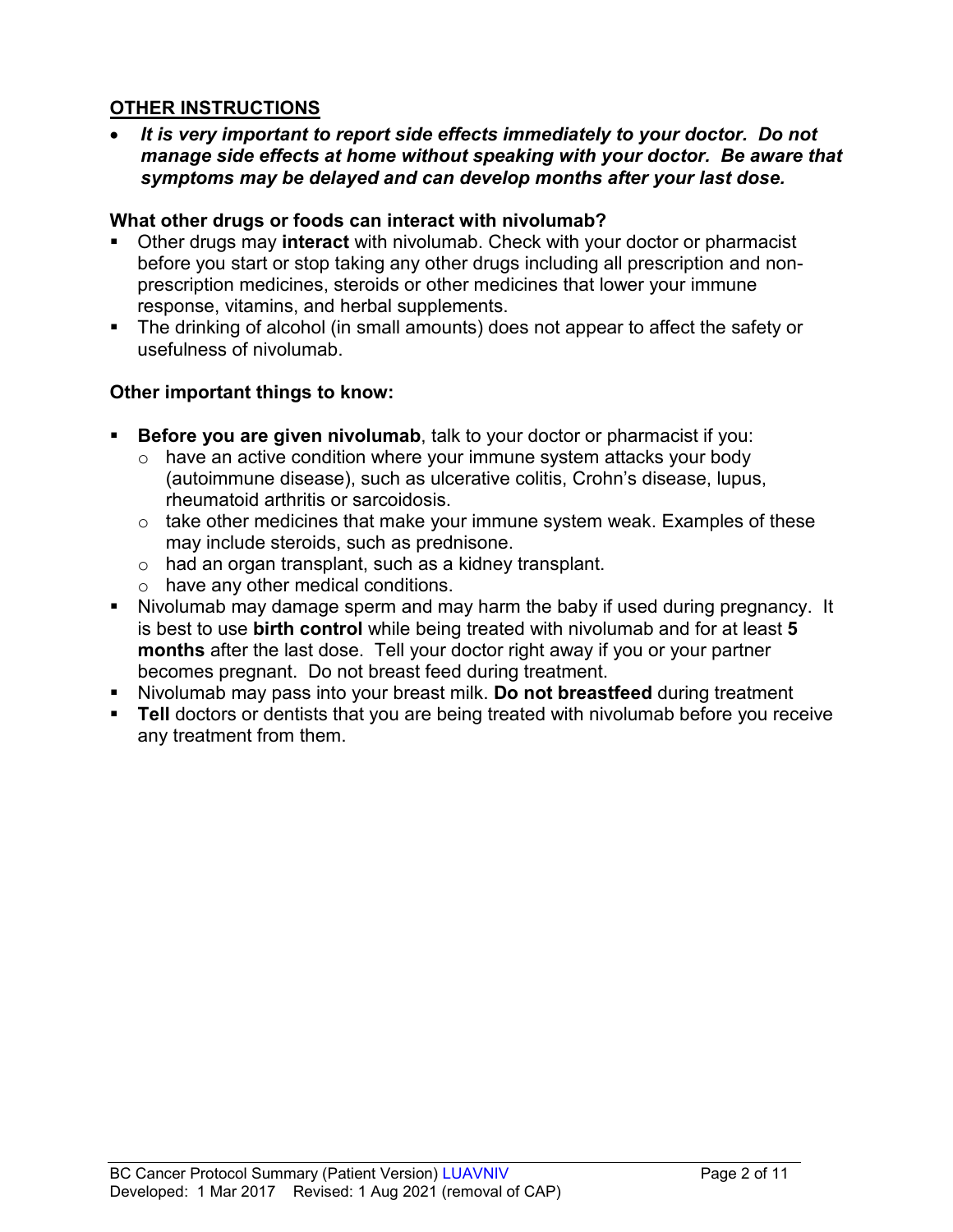## **SIDE EFFECTS AND WHAT TO DO ABOUT THEM**

## **Nivolumab may cause serious immune reactions against your own body (autoimmune) affecting many parts.**

## **Are there any risks?**

Unexpected and unlikely side effects can occur with any drug treatment. The ones listed below are particularly important for you to be aware of as they are directly related to the common actions of the drug in your treatment plan.

## **What is the most important information I should know about SERIOUS SIDE EFFECTS?**

- Nivolumab can cause serious side effects in many parts of your body. These side effects are most likely to begin during treatment; however, side effects can show up months after your last treatment with nivolumab.
- **Tell** your doctor as soon as possible if you have any of serious side effects listed in the table below or your symptoms get worse.
- **Do not try to treat or diagnose symptoms yourself**. Getting medical treatment right away may keep the problem from becoming more serious.

The following side effects were most frequently reported:

## **Very common (more than 1 in 10 people)**

- diarrhea
- itching, rash
- joint pain
- feeling tired
- feeling less hungry
- cough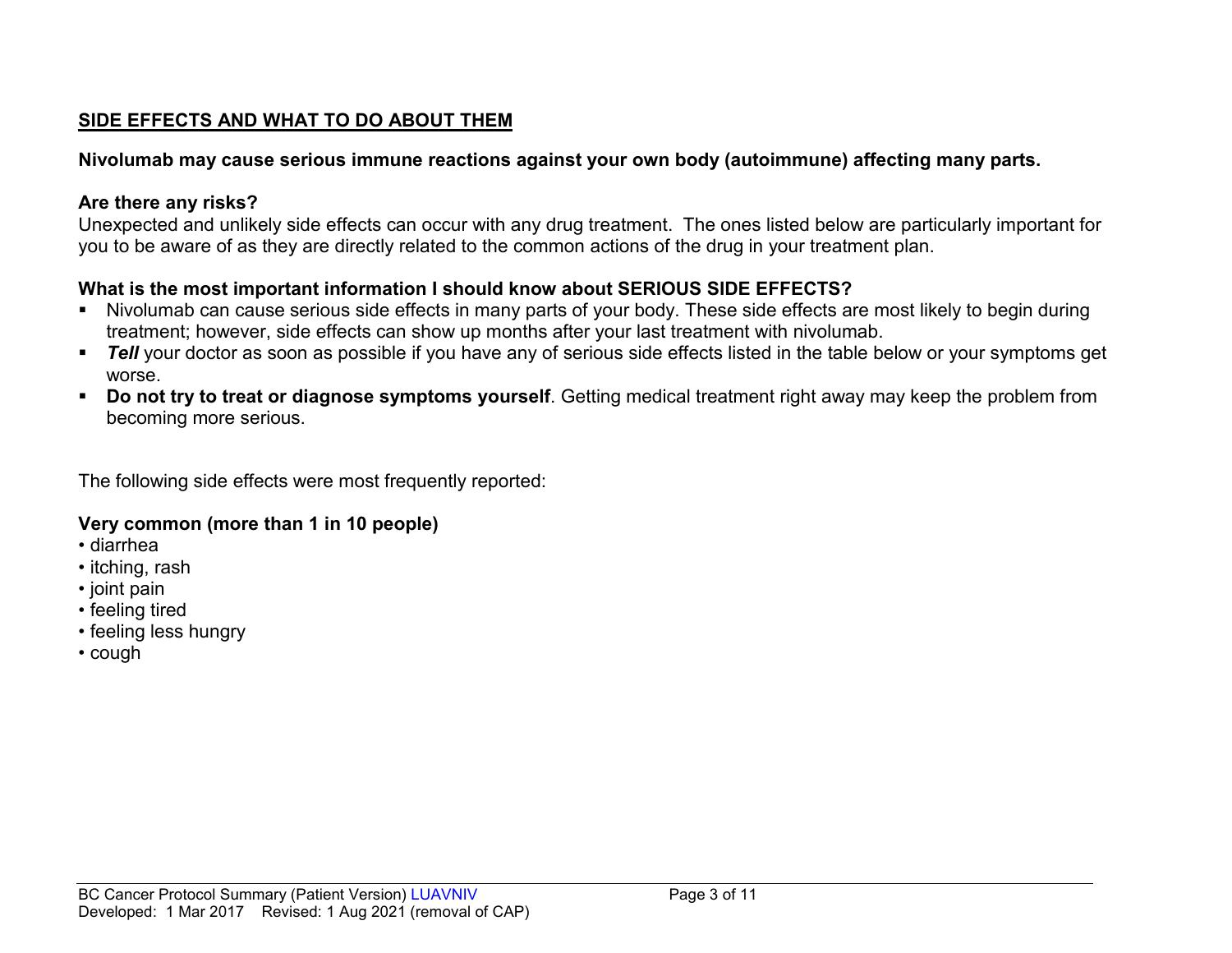| <b>SERIOUS SIDE EFFECTS</b>                                                             | How common is it?      |
|-----------------------------------------------------------------------------------------|------------------------|
| Inflammation of the intestines (colitis)                                                | Common                 |
| Symptoms may include:                                                                   |                        |
| diarrhea (loose stools) or more bowel movements than usual. Do not treat the diarrhea   | (less than 1 in 10 but |
| yourself.                                                                               | more than 1 in 100)    |
| blood or mucus in stools or dark, tarry, sticky stools<br>$\bullet$                     |                        |
| severe stomach pain (abdominal pain) or tenderness                                      |                        |
| Inflammation of the thyroid gland (hyperthyroidism, hypothyroidism)                     | Common                 |
| Symptoms may include:                                                                   |                        |
| rapid heart beat<br>$\bullet$                                                           | (less than 1 in 10 but |
| weight loss or gain<br>$\bullet$                                                        | more than 1 in 100)    |
| increased sweating                                                                      |                        |
| hair loss<br>$\bullet$                                                                  |                        |
| feeling cold<br>$\bullet$                                                               |                        |
| constipation or diarrhea<br>$\bullet$                                                   |                        |
| your voice gets deeper<br>$\bullet$                                                     |                        |
| muscle aches                                                                            |                        |
| changes in sleep patterns                                                               |                        |
| Inflammation of the pituitary gland (hypophysitis, hypopituitarism, including secondary | Common                 |
| adrenal insufficiency)                                                                  |                        |
| Symptoms may include:                                                                   | (less than 1 in 10 but |
| weight loss<br>$\bullet$                                                                | more than 1 in 100)    |
| increased sweating, hot flashes<br>$\bullet$                                            |                        |
| hair loss (includes facial and pubic)<br>$\bullet$                                      |                        |
| feeling cold<br>$\bullet$                                                               |                        |
| headaches that will not go away or unusual headache<br>$\bullet$                        |                        |
| decreased sex drive<br>$\bullet$                                                        |                        |
| vision problems                                                                         |                        |
| excessive thirst and urination                                                          |                        |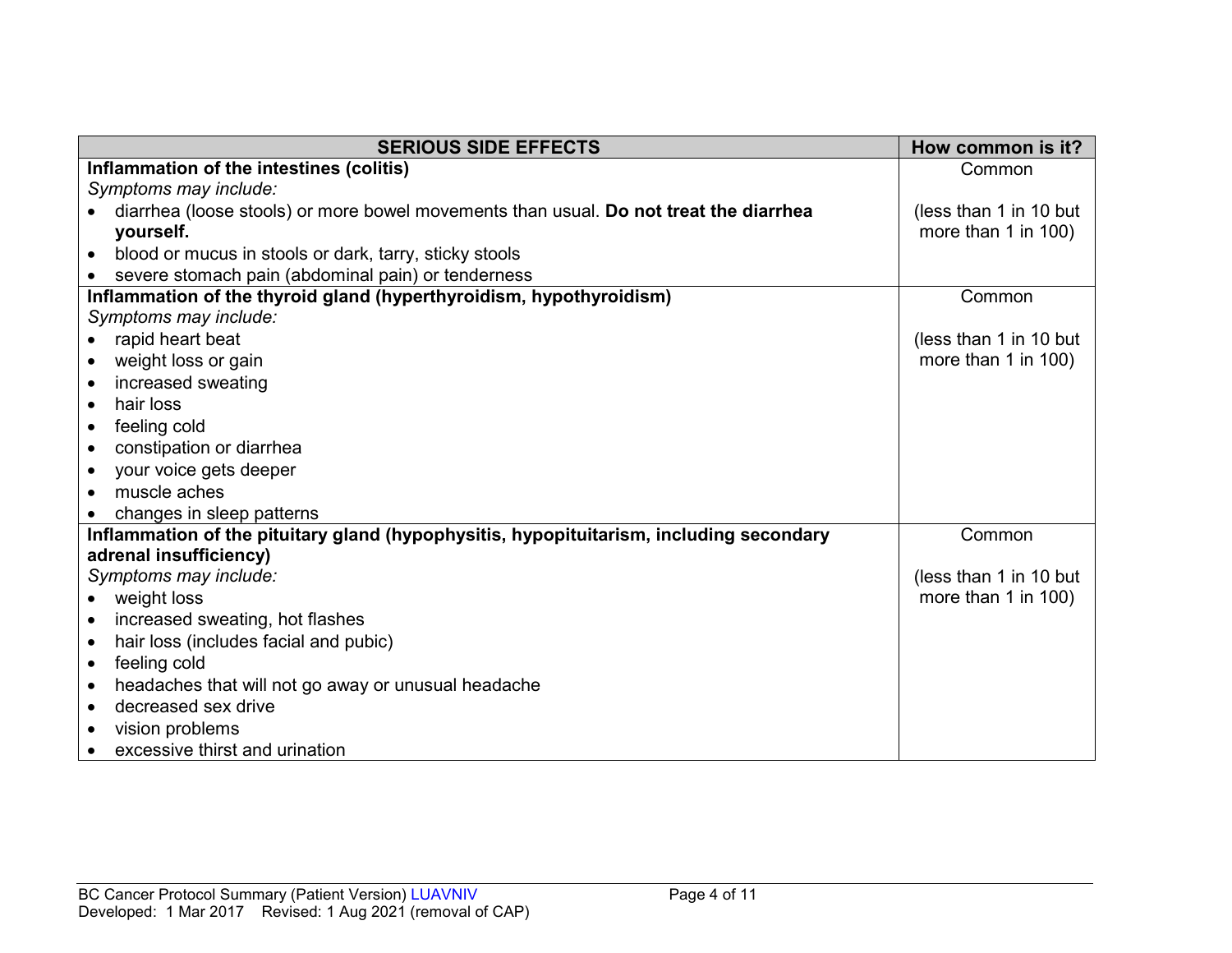| <b>SERIOUS SIDE EFFECTS</b>                                    | How common is it?       |
|----------------------------------------------------------------|-------------------------|
| Inflammation of the lungs (pneumonitis)                        | Common                  |
| Symptoms may include:                                          |                         |
| shortness of breath                                            | (less than 1 in 10 but  |
| chest pain                                                     | more than 1 in 100)     |
| coughing                                                       |                         |
| <b>Problems with muscles</b>                                   | Common                  |
| Symptoms may include:                                          |                         |
| back pain                                                      | (less than 1 in 10 but  |
| spasms                                                         | more than 1 in 100)     |
| weakness                                                       |                         |
| muscle pain                                                    |                         |
| <b>Skin problems</b>                                           | Common                  |
| Symptoms may include:                                          |                         |
| rash                                                           | (less than 1 in 10 but  |
| dry skin                                                       | more than 1 in 100)     |
| Problems in other organs (nervous system, eyes)                | Common                  |
| Symptoms may include:                                          |                         |
| tingling, numbness, lack of energy                             | (less than 1 in 10 but  |
| changes in eyesight                                            | more than 1 in 100)     |
| dizziness                                                      |                         |
| Inflammation of the liver (hepatitis)                          | Uncommon                |
| Symptoms may include:                                          |                         |
| nausea or vomiting<br>$\bullet$                                | (less than 1 in 100 but |
| loss of appetite<br>$\bullet$                                  | more than 1 in 1000)    |
| pain on the right side of your stomach<br>$\bullet$            |                         |
| yellowing of your skin or the whites of your eyes<br>$\bullet$ |                         |
| dark urine<br>$\bullet$                                        |                         |
| bleeding or bruise more easily than normal                     |                         |
| Inflammation of the kidneys (nephritis)                        | Uncommon                |
| Symptoms may include:                                          |                         |
| changes in the amount or colour of your urine                  | (less than 1 in 100 but |
|                                                                | more than 1 in 1000)    |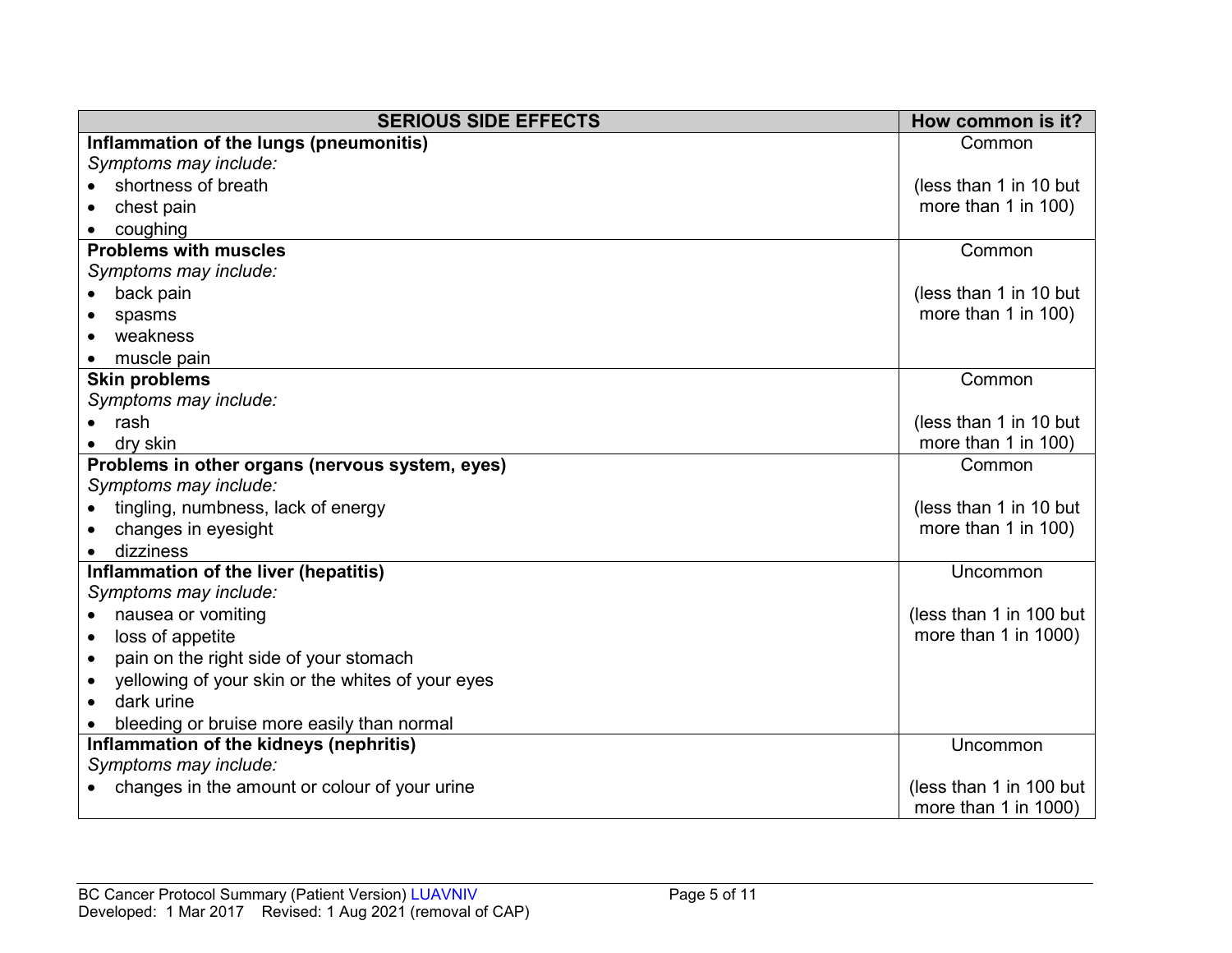| <b>SERIOUS SIDE EFFECTS</b>                     | How common is it?      |
|-------------------------------------------------|------------------------|
| Problems in the pancreas                        | Rare                   |
| Symptoms may include:                           |                        |
| abdominal pain                                  | (less than 1 in $1000$ |
| nausea and vomiting                             | but more than 1 in     |
|                                                 | 10000)                 |
| Blood sugar problems (type 1 diabetes mellitus) | Rare                   |
| Symptoms may include:                           |                        |
| hunger or thirst                                | (less than 1 in $1000$ |
| a need to urinate more often                    | but more than 1 in     |
| weight loss                                     | 10000)                 |
| <b>Infusion reactions</b>                       | Rare                   |
| Symptoms may include:                           |                        |
| shortness of breath                             | (less than 1 in 1000)  |
| itching or rash                                 | but more than 1 in     |
| dizziness                                       | 10000)                 |
| fever                                           |                        |
| wheezing                                        |                        |
| flushing                                        |                        |
| feeling like passing out                        |                        |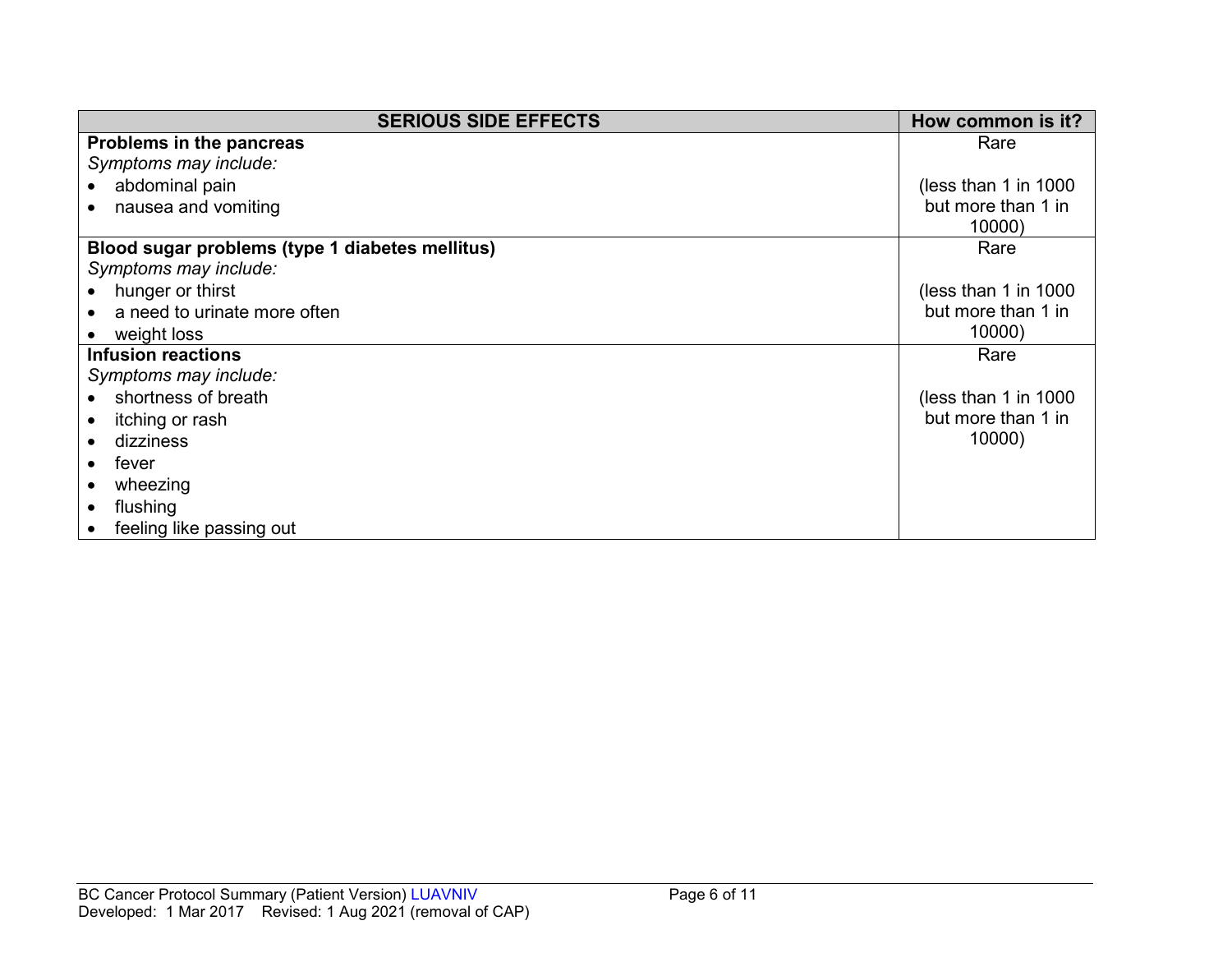| <b>OTHER SIDE EFFECTS</b>                                                                       | How common<br>is it? | <b>MANAGEMENT</b>                                                                                                                                                                                                                                                                                                                                                                                                                                                                                                                                  |
|-------------------------------------------------------------------------------------------------|----------------------|----------------------------------------------------------------------------------------------------------------------------------------------------------------------------------------------------------------------------------------------------------------------------------------------------------------------------------------------------------------------------------------------------------------------------------------------------------------------------------------------------------------------------------------------------|
| Pain or tenderness may occur where<br>the needle was placed.                                    | Very rare            | Apply cool compresses or soak in cool water for 15-20 minutes<br>several times a day.                                                                                                                                                                                                                                                                                                                                                                                                                                                              |
| Nausea and vomiting may occur after<br>your treatment. Most people have little<br>or no nausea. | Common               | You may be given a prescription for antinausea drug(s) to<br>$\bullet$<br>take before your treatment and/or at home. It is easier to<br>prevent nausea than treat it once it has occurred, so<br>follow directions closely.<br>Drink plenty of fluids.<br>$\circ$<br>Eat and drink often in small amounts.<br>Try the ideas in Food Choices to Help Control Nausea.*<br>If nausea and vomiting is persistent and you have other<br>symptoms of hepatitis, tell your doctor as soon as<br>possible. (see the table above for serious side effects.) |
| Fever may sometimes occur.                                                                      | Common               | Take acetaminophen (e.g., TYLENOL®) every 4-6 hours, to<br>$\bullet$<br>a maximum of 4 g (4000 mg) per day.<br>If you have other symptoms of colitis, tell your doctor as<br>soon as possible. (see the table above for serious side<br>effects.)                                                                                                                                                                                                                                                                                                  |
| <b>Constipation may sometimes occur.</b>                                                        | Common               | Exercise if you can.<br>$\bullet$<br>Drink plenty of fluids.<br>Try ideas in Suggestions for Dealing with Constipation.*<br>If you have other symptoms of colitis, tell your doctor as<br>soon as possible. (see the table above for serious side<br>effects.)                                                                                                                                                                                                                                                                                     |
| Headache may sometimes occur.                                                                   | Common               | Take acetaminophen (e.g., TYLENOL®) every 4-6 hours if<br>$\bullet$<br>needed, to a maximum of 4 g (4000 mg) per day.<br>If headache is persistent and you have other symptoms of<br>inflammation of glands or Inflammation of the nerves,<br>tell your doctor as soon as possible. (see the table above<br>for serious side effects.)                                                                                                                                                                                                             |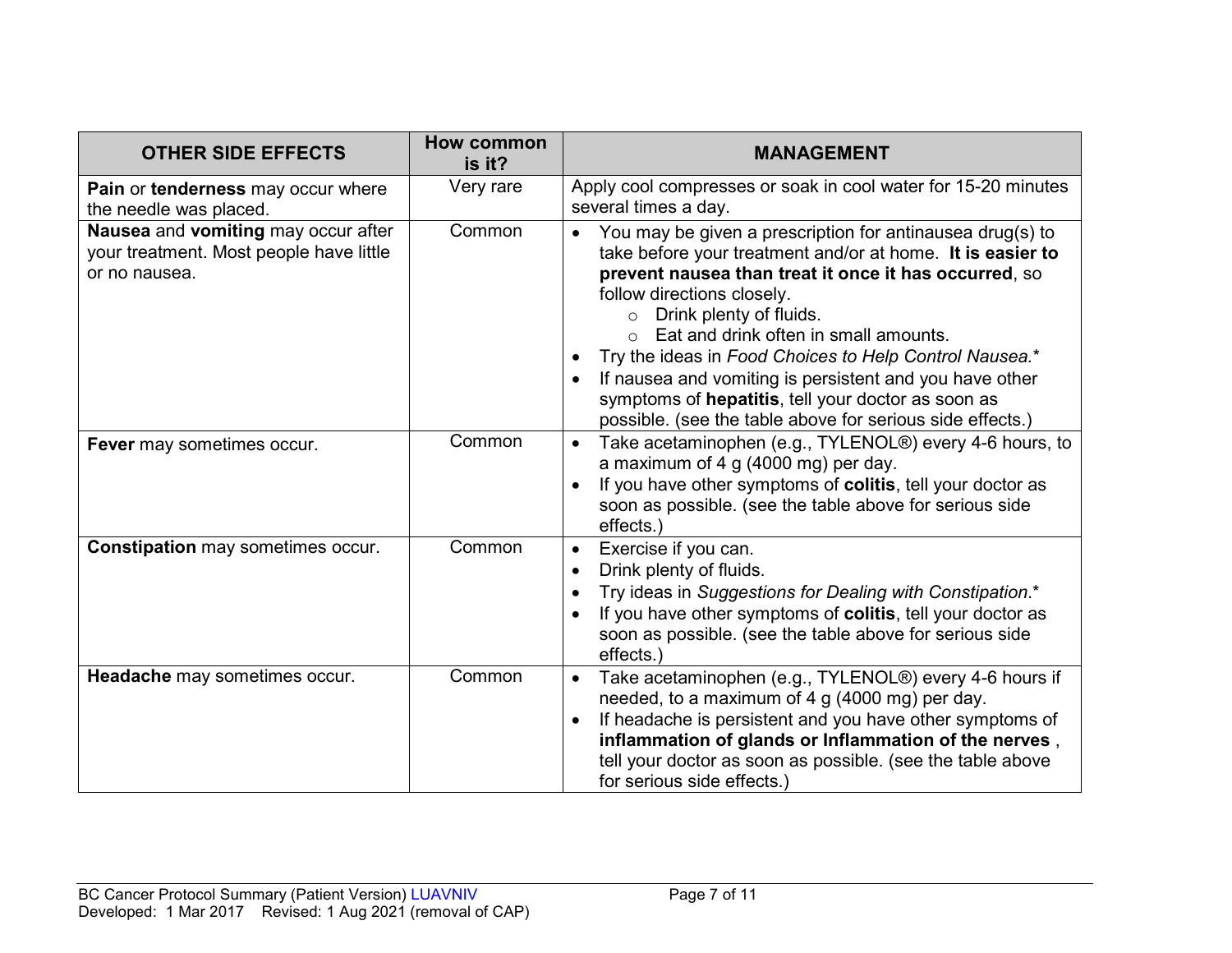| <b>OTHER SIDE EFFECTS</b>                                   | <b>How common</b><br>is it? | <b>MANAGEMENT</b>                                                                                                                                                                                                                                                                                                                                                    |
|-------------------------------------------------------------|-----------------------------|----------------------------------------------------------------------------------------------------------------------------------------------------------------------------------------------------------------------------------------------------------------------------------------------------------------------------------------------------------------------|
| Loss of appetite and weight loss<br>sometimes occur.        | Very common                 | Try the ideas in Food Ideas to Help with Decreased<br>Appetite.<br>If loss of appetite is persistent and you have other<br>symptoms of hepatitis, tell your doctor as soon as<br>possible. (see the table above for serious side effects.)                                                                                                                           |
| <b>Tiredness</b> and lack of energy may<br>sometimes occur. | Very common                 | Do not drive a car or operate machinery if you are feeling<br>tired.<br>Try the ideas in Your Bank to Energy Savings: Helping<br>People with Cancer Handle Fatigue.*<br>If tiredness is persistent and you have other symptoms of<br>hepatitis or inflammation of glands, tell your doctor as<br>soon as possible. (see the table above for serious side<br>effects. |
| Hair loss is rare with nivolumab.                           | Rare                        | If hair loss is a problem, refer to For the Patient: Hair Loss Due<br>to Chemotherapy.*                                                                                                                                                                                                                                                                              |

**\*Please ask your oncologist or pharmacist for a copy.**

**If you experience symptoms or changes in your body that have not been described above but worry you, or in any symptoms are severe, contact:**

 **\_\_\_\_\_\_\_\_\_\_\_\_\_\_\_\_\_\_\_\_\_\_\_\_ at telephone number:\_\_\_\_\_\_\_\_\_\_\_\_\_\_\_\_\_\_\_**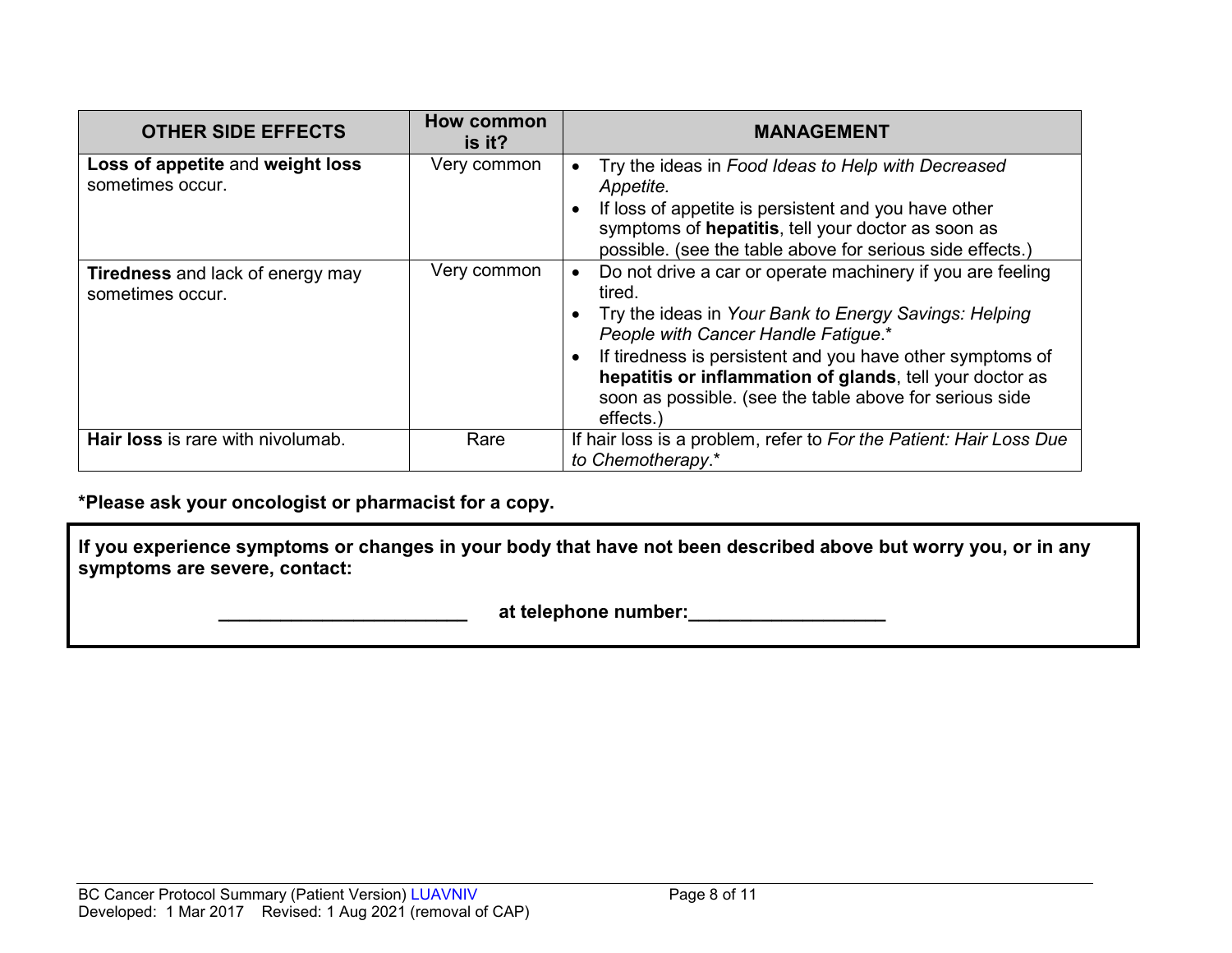| BC<br><b>MEDICAL</b><br><b>CAN</b><br><b>ALERT</b><br>CER<br><b>Provincial Health Services Authority</b><br>NAME | SEVERE IMMUNE-MEDIATED ADVERSE REACTIONS<br>Including enterocolitis, intestinal perforation, hepatitis,<br>(including toxic epidermal necrolysis),<br>dermatitis<br>neuropathy, endocrinopathy, pneumonitis,<br>myositis,<br>myocarditis and toxicities in other organ systems. Duration<br>of risk after treatment is unknown. |
|------------------------------------------------------------------------------------------------------------------|---------------------------------------------------------------------------------------------------------------------------------------------------------------------------------------------------------------------------------------------------------------------------------------------------------------------------------|
| has received<br>CHECKPOINT INHIBITOR IMMUNOTHERAPY:                                                              | FOR MORE INFORMATION:                                                                                                                                                                                                                                                                                                           |
| Immune-Mediated Adverse Reactions                                                                                |                                                                                                                                                                                                                                                                                                                                 |
| ALWAYS CARRY THIS CARD AND SHOW TO<br>PHYSICIANS INCLUDING ANESTHETISTS                                          | www.bccancer.bc.ca/health-professionals/professional-resources/cancer-drug-manual<br>Rev Aug 2018                                                                                                                                                                                                                               |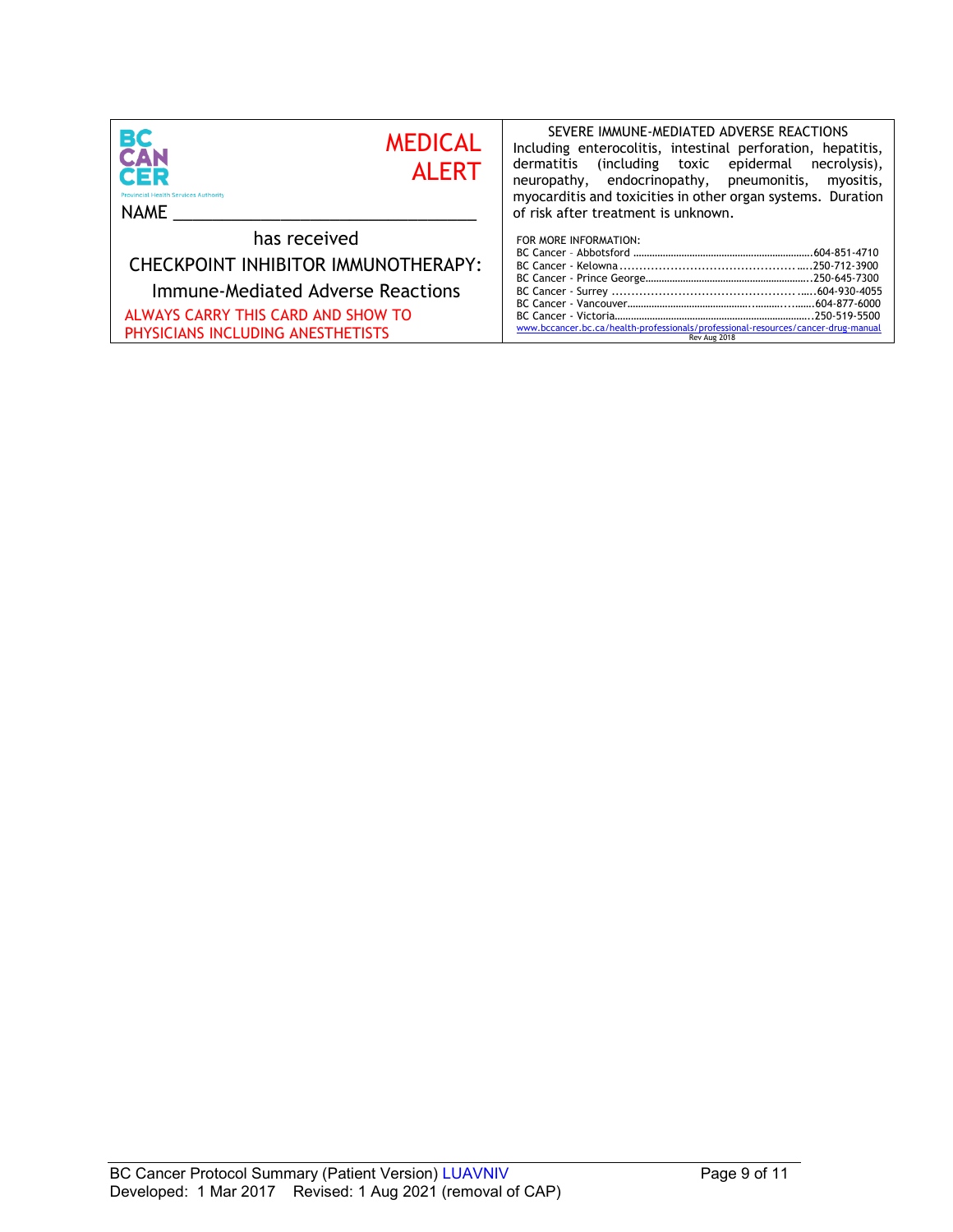| To Whom It May Concern:                                                                                                                                                                                                                                                                                                                                                            |
|------------------------------------------------------------------------------------------------------------------------------------------------------------------------------------------------------------------------------------------------------------------------------------------------------------------------------------------------------------------------------------|
|                                                                                                                                                                                                                                                                                                                                                                                    |
|                                                                                                                                                                                                                                                                                                                                                                                    |
|                                                                                                                                                                                                                                                                                                                                                                                    |
|                                                                                                                                                                                                                                                                                                                                                                                    |
| This patient is receiving immunotherapy at the BC Cancer and is at risk of immune-related<br>toxicities which may be life threatening and require urgent management.                                                                                                                                                                                                               |
| Immunotherapy toxicities are different from those encountered with standard chemotherapy<br>or targeted therapies. The immune system may become dysregulated during immunotherapy<br>treatment, leading to symptoms and findings which mimic autoimmune disorders. Adverse<br>events can occur during or following treatment and can be life threatening. Any organ system         |
| in the body is at risk including, but not limited to:                                                                                                                                                                                                                                                                                                                              |
| Lungs (pneumonitis, pleuritis, sarcoidosis)<br>Gastrointestinal (colitis, ileitis, pancreatitis)<br>Liver (hepatitis)                                                                                                                                                                                                                                                              |
| Skin (rash, Stevens-Johnson syndrome)<br>Endocrine (hypophysitis, adrenal insufficiency, hypo/hyperthyroidism, type 1 diabetes mellitus)<br>Renal (interstitial nephritis)                                                                                                                                                                                                         |
| Blood (hemolytic anemia, thrombocytopenia, neutropenia)<br>Neurologic (encephalitis, Guillain-Barré syndrome, meningitis, myasthenia gravis, neuropathy)<br>Musculoskeletal (myositis, arthritis)                                                                                                                                                                                  |
| Cardiovascular (pericarditis, myocarditis, vasculitis)<br>Ophthalmologic (uveitis, scleritis, episcleritis, conjunctivitis, retinitis)                                                                                                                                                                                                                                             |
| Management of immune-related toxicities necessitates prompt coordination with a medical<br>oncologist with initiation of high dose corticosteroids, and may require referral to the<br>appropriate subspecialty. If you suspect your patient is presenting with immune-related<br>toxicity, please contact the patient's medical oncologist directly or if after hours contact the |
| on-call physician, or as per your local centre's process (next page). Additional information on<br>immunotherapy toxicity treatment algorithms is located at the end of the above posted<br>protocol at www.bccancer.bc.ca.                                                                                                                                                        |
|                                                                                                                                                                                                                                                                                                                                                                                    |